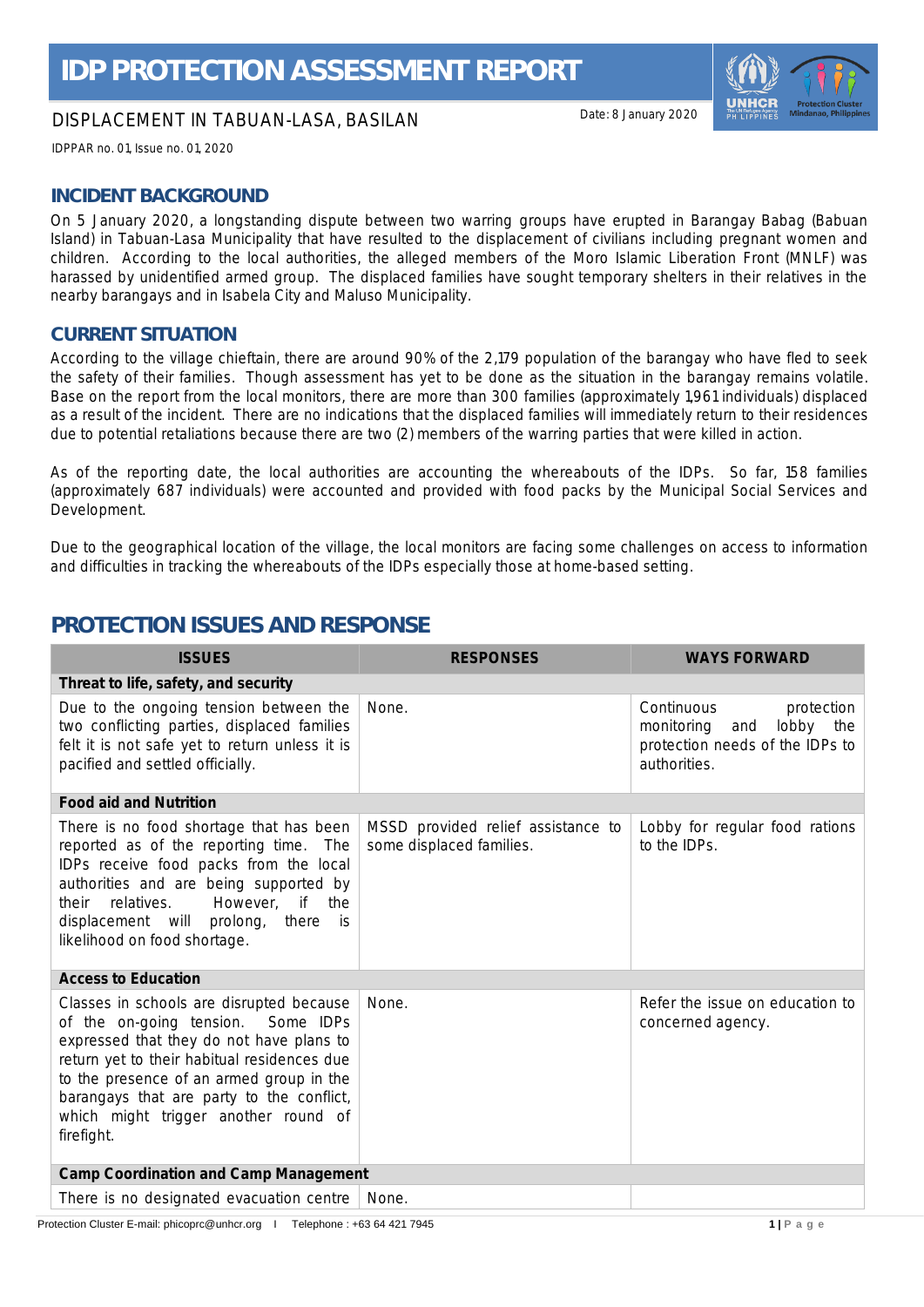| in the village. Though, there are 34<br>families who have built their makeshifts in<br>Barangay Lanawan while majority have<br>sought refuge in their relatives.                                                                                |       |                                                                                                         |  |  |  |  |
|-------------------------------------------------------------------------------------------------------------------------------------------------------------------------------------------------------------------------------------------------|-------|---------------------------------------------------------------------------------------------------------|--|--|--|--|
| Housing Land and Property                                                                                                                                                                                                                       |       |                                                                                                         |  |  |  |  |
| There are reports from the IDPs that there<br>are a few houses that are partially damage<br>as a result of the fighting as well as loss of<br>livestock and belonging but needs further<br>verifications as no assessment has been<br>done yet. | None. | Continuous<br>protection<br>monitoring and lobby the<br>protection needs of the IDPs to<br>authorities. |  |  |  |  |
| Water, Sanitation and Hygiene (WASH)                                                                                                                                                                                                            |       |                                                                                                         |  |  |  |  |
| There are no WASH facilities in the<br>displacement site in Barangay Lanawan.<br>The IDPs share with the available WASH<br>facilities of the host barangays.                                                                                    | None. | Refer the need on WASH to the<br>concerned agency.                                                      |  |  |  |  |

# **PERSONS OF CONCERN**

|               |       |                   |              | Location (Origin) |             |          |        | Location (Current) |              |                              |        |                       |
|---------------|-------|-------------------|--------------|-------------------|-------------|----------|--------|--------------------|--------------|------------------------------|--------|-----------------------|
| No. of<br>Fam | $+/-$ | No. of<br>Persons | $+/-$        | Province          | Mun         | Barangay | Sitio  | Provinc<br>e       | <b>Mun</b>   | Barangay                     | Sitio  | <b>Exact Location</b> |
| 25            |       | 123               | $\checkmark$ | Basilan           | Tabuan-Lasa | Babag    | $\sim$ | Basilan            | Tabuan-Lasa  | Suligan                      | $\sim$ | House-based           |
| 20            |       | 98                | $\checkmark$ | Basilan           | Tabuan-Lasa | Babag    | $\sim$ | Basilan            | Tabuan-Lasa  | Bolo-bolo                    | $\sim$ | House-based           |
| 10            |       | 50                | $\checkmark$ | Basilan           | Tabuan-Lasa | Babag    | $\sim$ | Basilan            | Tabuan-Lasa  | Saluping proper              | $\sim$ | House-based           |
| 15            |       | 45                | $\checkmark$ | Basilan           | Tabuan-Lasa | Babag    |        | Basilan            | Tabuan-Lasa  | Lanawan                      | $\sim$ | House-based           |
| 38            |       | 117               | ✓            | Basilan           | Tabuan-Lasa | Babag    |        | Basilan            | Tabuan-Lasa  | Lanawan                      |        | Evacuation<br>center  |
| 30            |       | 154               | $\checkmark$ | Basilan           | Tabuan-Lasa | Babag    |        | Basilan            | Tabuan-Lasa  | Salloh                       | $\sim$ | House-based           |
| 20            |       | 100               | $\checkmark$ | Basilan           | Tabuan-Lasa | Babag    |        | Basilan            | Isabela City | Brgy Sunset and<br>La Piedad | $\sim$ | House-based           |
| 158           |       | 687               | $\checkmark$ | Total             |             |          |        |                    |              |                              |        |                       |

# **DURABLE SOLUTIONS**

|               |       | Location (Displaced) |       |          |              | Location (Current) | <b>Type</b> (Please select<br>one) |              |          |        |                    |                                     |
|---------------|-------|----------------------|-------|----------|--------------|--------------------|------------------------------------|--------------|----------|--------|--------------------|-------------------------------------|
| No. of<br>Fam | $+/-$ | No. of<br>Persons    | $+/-$ | Province | Municipality | Barangay           | Province                           | Municipality | Barangay | Return | Rel<br>oca<br>tion | Local<br>Integratio<br>$\mathsf{n}$ |
|               |       |                      |       |          |              |                    |                                    |              |          |        |                    |                                     |
|               |       |                      |       |          |              |                    |                                    |              |          |        |                    |                                     |
|               |       |                      |       |          |              |                    |                                    |              |          |        |                    |                                     |
|               |       |                      |       |          |              |                    |                                    |              |          |        |                    |                                     |

# **SOURCES**

Municipal Social Services and Development (Tabuan-Lasa) Barangay Local Government Unit (BLGU-Babag) Inter-Island Protection and Response Team (i-PART) Integrated Resources and Development for Tri-People Inc (IRDT) Tiyakap-Kalilintad Inc (TKI) IDP Respondents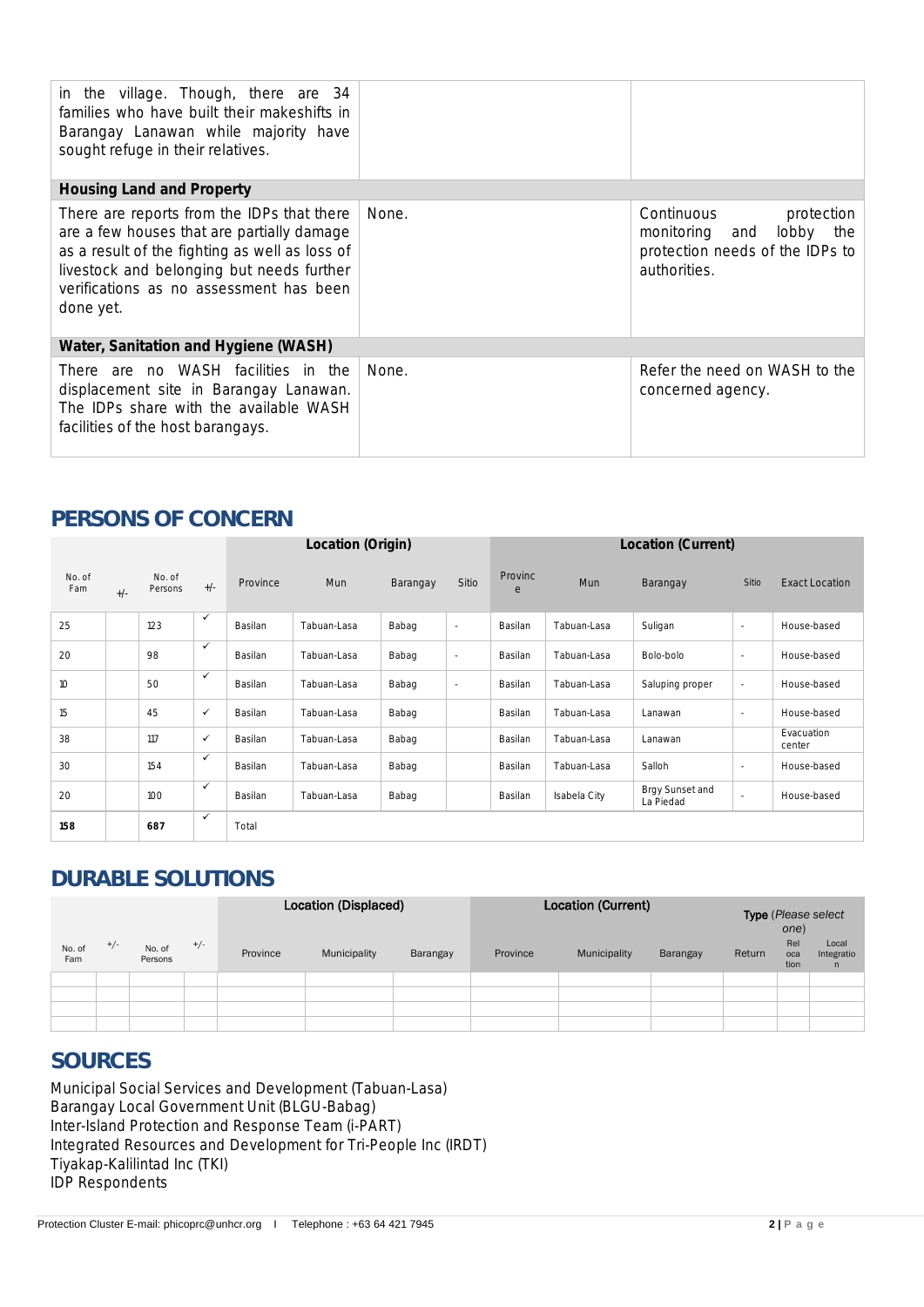

#### **The IDP Protection Assessment Form**

The IDP Protection Assessment Form aims to provide a starting point for information and analysis that can help humanitarian agencies, policy makers and other sakeholders on neerning<br>instances of forced displacement or solu the extent possible, the terminology used in the Dashboard reflects the *UN Guiding Principles on Internal Displacement* and other sources of international law and practice. The information<br>reported in the IDP Protection A provided in this IDP Assessment Report does not necessarily reflect the views of UNHCR or any individual member of the Protection Cluster.

The Protection Cluster<br>In the Philippines, the protection cluster has been established by the National Disaster Coordinating Council (NDCC) Circular No 5 series of 10 May 2007 (Institutionalizing Cluster Approach in<br>Philip

#### **Protection Working Group for Bangsamoro Autonomous region in Muslim Mindanao (BARMM)**

In April 2019, PWG for B ARMM was established under the leadership of Ministry of Social Services, co-led by UNHCR. The Protection Working Group (PWG), based in Cotabato City, is being<br>convened to support the provision of among relevant actors with a protection role (from regional down to municipal and community level) in order to: (a) ensure timely prevention of and response to protection issues in the BARMM<br>region;, and (b) facilitate tim

For more information, please visit the Protection Cluster websit[e http://www.protectioncluster.org/philippines/](https://eur02.safelinks.protection.outlook.com/?url=http%3A%2F%2Fwww.protectioncluster.org%2Fphilippines%2F&data=02%7C01%7Cwahab%40unhcr.org%7Cd388f980065a4e6afd3f08d6ea418f63%7Ce5c37981666441348a0c6543d2af80be%7C0%7C0%7C636953964634314259&sdata=3YMWub0wi26SNDN9G9bLE5i7uUx%2Fy4dWUYz4Ctsmb6M%3D&reserved=0) or e-mail us a[t PHICOPRC@unhcr.org](mailto:PHICOPRC@unhcr.org)